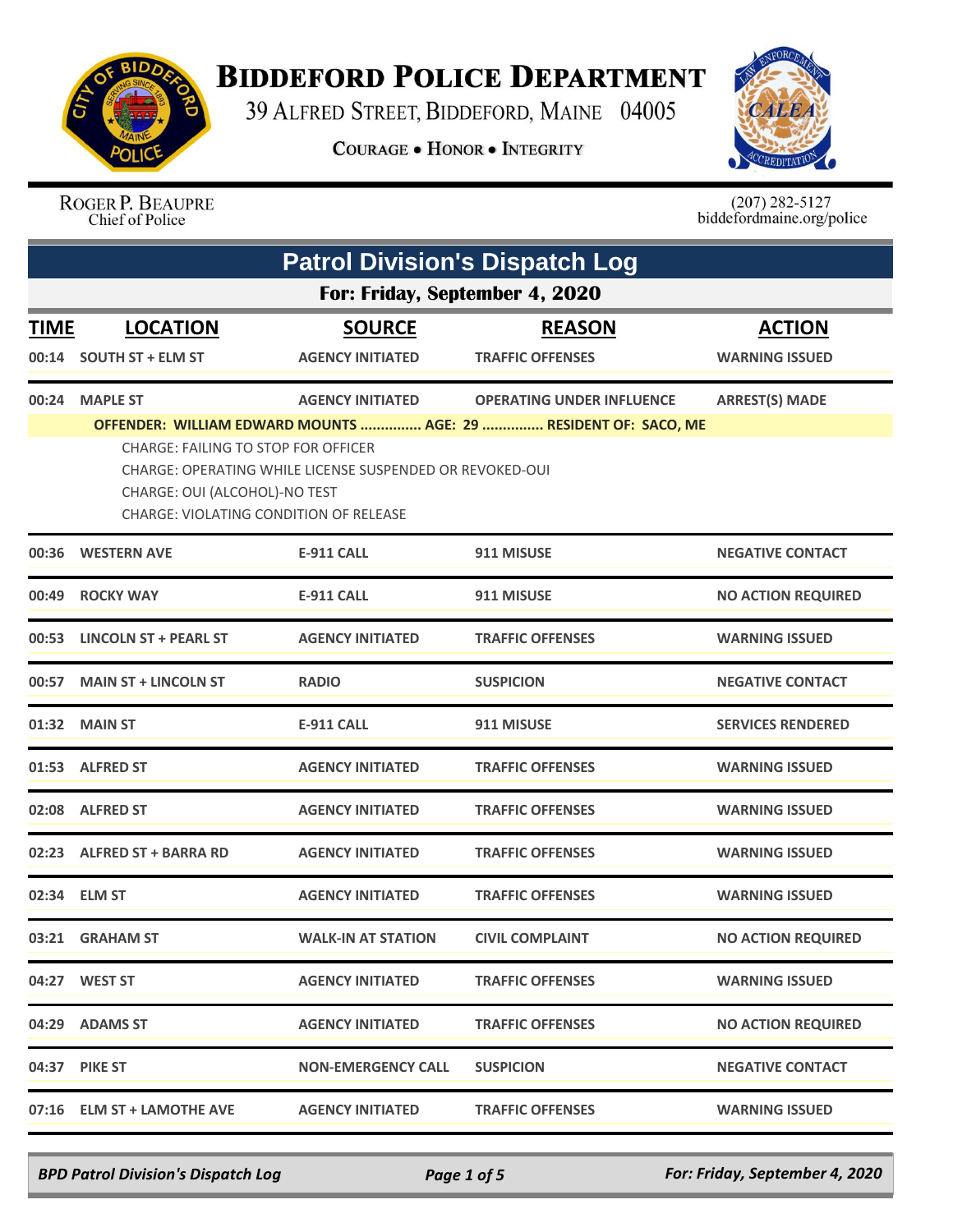| <b>TIME</b> | <b>LOCATION</b>               | <b>SOURCE</b>             | <b>REASON</b>                                         | <b>ACTION</b>             |
|-------------|-------------------------------|---------------------------|-------------------------------------------------------|---------------------------|
|             | 07:44 ALFRED ST + MARINER WAY | <b>AGENCY INITIATED</b>   | <b>TRAFFIC OFFENSES</b>                               | <b>WARNING ISSUED</b>     |
|             | 07:51 MAIN ST                 | <b>NON-EMERGENCY CALL</b> | <b>SUSPICION</b>                                      | <b>WARNING ISSUED</b>     |
| 08:07       | <b>ALFRED ST + ARENA DR</b>   | <b>AGENCY INITIATED</b>   | <b>TRAFFIC OFFENSES</b>                               | <b>VSAC ISSUED</b>        |
|             | 08:17 ALFRED ST               | <b>AGENCY INITIATED</b>   | <b>TRAFFIC OFFENSES</b>                               | <b>VSAC ISSUED</b>        |
|             | 08:34 ELM ST                  | <b>AGENCY INITIATED</b>   | <b>TRAFFIC OFFENSES</b>                               | <b>WARNING ISSUED</b>     |
|             | 08:50 POOL ST                 | <b>AGENCY INITIATED</b>   | <b>BURGLARY OF A MOTOR VEHICLE</b>                    | <b>REPORT TAKEN</b>       |
|             | 08:52 WEST ST                 | E-911 CALL                | 911 MISUSE                                            | <b>DISPATCH HANDLED</b>   |
|             | 09:12 ELM ST                  | <b>AGENCY INITIATED</b>   | <b>TRAFFIC OFFENSES</b>                               | <b>VSAC ISSUED</b>        |
|             | 09:15 HILL ST                 | <b>AGENCY INITIATED</b>   | <b>ANIMAL COMPLAINT</b>                               | <b>WARNING ISSUED</b>     |
|             | 09:28 ALFRED ST + MARINER WAY | <b>AGENCY INITIATED</b>   | <b>TRAFFIC OFFENSES</b>                               | <b>VSAC ISSUED</b>        |
|             | 09:29 ALFRED ST               | <b>WALK-IN AT STATION</b> | <b>COURT ORDERED CHECK IN</b>                         | <b>SERVICES RENDERED</b>  |
|             | 09:37 WESTERN AVE             | <b>NON-EMERGENCY CALL</b> | <b>BURGLARY</b>                                       | <b>REPORT TAKEN</b>       |
| 09:41       | <b>MILE STRETCH RD</b>        | <b>AGENCY INITIATED</b>   | <b>TRAFFIC OFFENSES</b>                               | <b>NO ACTION REQUIRED</b> |
|             | 10:02 ELM ST + DIGITAL DR     | <b>AGENCY INITIATED</b>   | <b>TRAFFIC OFFENSES</b>                               | <b>VSAC ISSUED</b>        |
|             | 10:11 ALFRED ST               | <b>AGENCY INITIATED</b>   | <b>PROTECTION FROM ABUSE SERVICE NEGATIVE CONTACT</b> |                           |
|             | <b>10:47 MAIN ST</b>          | <b>NON-EMERGENCY CALL</b> | <b>ALL OTHER</b>                                      | <b>SERVICES RENDERED</b>  |
|             | 10:54 POOL ST                 | <b>NON-EMERGENCY CALL</b> | <b>ANIMAL COMPLAINT</b>                               | <b>GONE ON ARRIVAL</b>    |
|             | 11:41 OLD DOGS LN             | <b>WALK-IN AT STATION</b> | <b>ARTICLES LOST/FOUND</b>                            | <b>NEGATIVE CONTACT</b>   |
|             | 11:42 CATHEDRAL OAKS DR       | <b>NON-EMERGENCY CALL</b> | <b>SCAM COMPLAINT</b>                                 | <b>SERVICES RENDERED</b>  |
|             | <b>12:11 MAIN ST</b>          | <b>WALK-IN AT STATION</b> | <b>CIVIL COMPLAINT</b>                                | <b>SERVICES RENDERED</b>  |
|             | 12:18 BAYBERRY RD             | E-911 CALL                | 911 MISUSE                                            | <b>SERVICES RENDERED</b>  |
|             | 12:21 AUTUMN LN               | E-911 CALL                | <b>JUVENILE OFFENSES</b>                              | <b>REPORT TAKEN</b>       |
|             | 12:27 ALFRED ST               | <b>WALK-IN AT STATION</b> | <b>COURT ORDERED CHECK IN</b>                         | <b>DISPATCH HANDLED</b>   |
|             | 12:32 POOL ST                 | <b>E-911 CALL</b>         | 911 MISUSE                                            | <b>NEGATIVE CONTACT</b>   |
|             |                               |                           |                                                       |                           |

*BPD Patrol Division's Dispatch Log Page 2 of 5 For: Friday, September 4, 2020*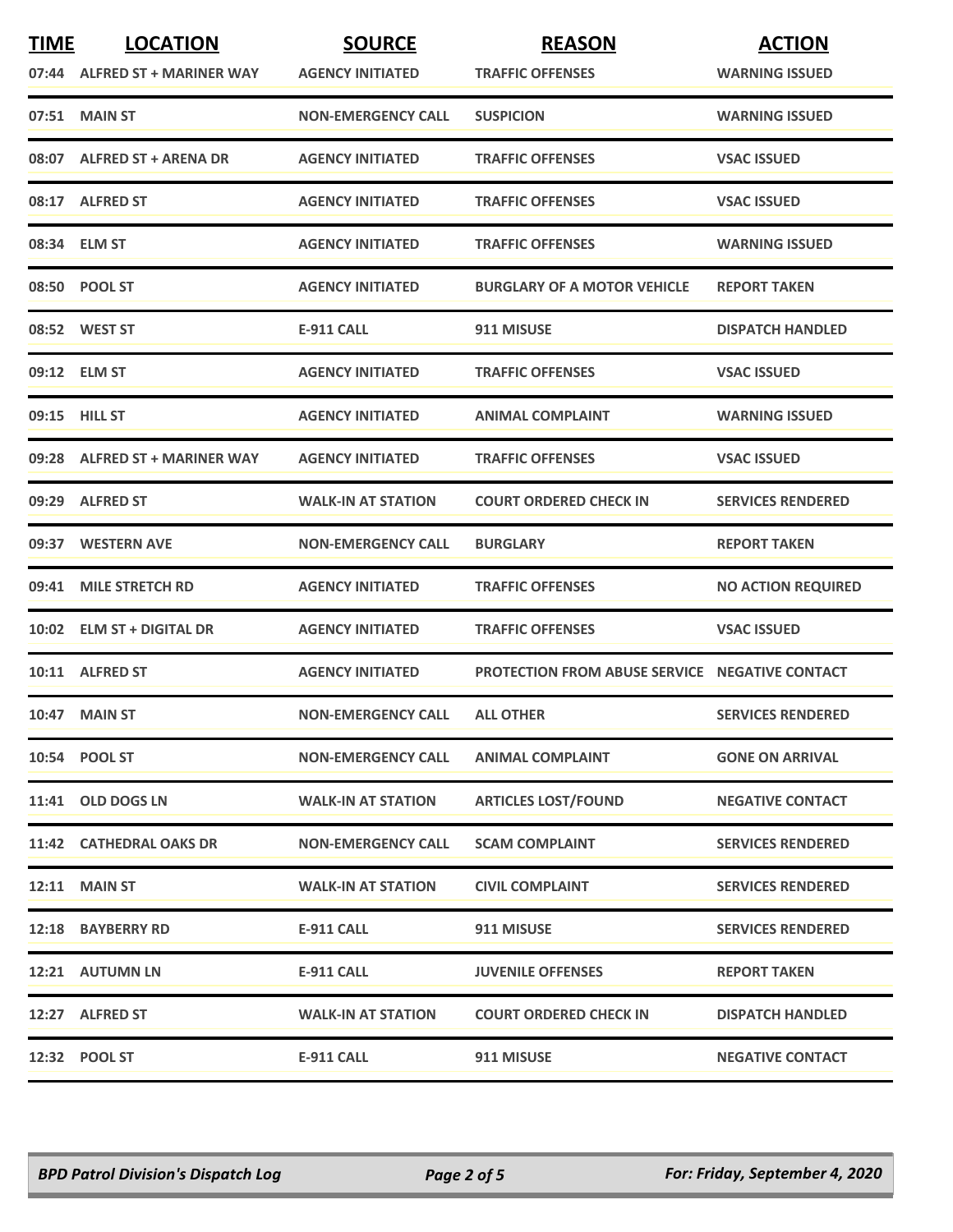**TIME LOCATION SOURCE REASON ACTION**

**12:55 FRANKLIN ST NON-EMERGENCY CALL CRIM THREAT / TERRORIZING ARREST(S) MADE**

**OFFENDER: JOHN JOSEPH DODGE ............... AGE: 64 ............... RESIDENT OF: BIDDEFORD, ME**

CHARGE: VIOLATING CONDITION OF RELEASE CHARGE: TERRORIZING

| 12:57 WEST ST                   | <b>E-911 CALL</b>         | 911 MISUSE                      | <b>DISPATCH HANDLED</b>      |
|---------------------------------|---------------------------|---------------------------------|------------------------------|
| 13:46 BEACH HOUSE LN            | <b>AGENCY INITIATED</b>   | <b>ANIMAL COMPLAINT</b>         | <b>SERVICES RENDERED</b>     |
| 13:56 SOUTH ST                  | <b>E-911 CALL</b>         | 911 MISUSE                      | <b>NEGATIVE CONTACT</b>      |
| 14:14 BACON ST + EMERY ST       | <b>NON-EMERGENCY CALL</b> | <b>ANIMAL COMPLAINT</b>         | <b>GONE ON ARRIVAL</b>       |
| 14:21 SOUTH ST + VILLAGE LN     | <b>AGENCY INITIATED</b>   | <b>SUSPICION</b>                | <b>SERVICES RENDERED</b>     |
| 14:30 ALFRED ST                 | <b>NON-EMERGENCY CALL</b> | <b>SCAM</b>                     | <b>SERVICES RENDERED</b>     |
| 14:33 ALFRED ST + WASHINGTON ST | <b>AGENCY INITIATED</b>   | <b>TRAFFIC OFFENSES</b>         | <b>NO ACTION REQUIRED</b>    |
| 14:55 ALFRED ST                 | <b>WALK-IN AT STATION</b> | <b>PRO-ACTIVE RESPONSE TEAM</b> | <b>SERVICES RENDERED</b>     |
| 15:07 GOVE ST                   | <b>AGENCY INITIATED</b>   | <b>ANIMAL COMPLAINT</b>         | <b>SERVICES RENDERED</b>     |
| 15:20 MARBLEHEAD LN             | <b>AGENCY INITIATED</b>   | <b>RIVER PATROL OFFENSES</b>    | <b>WARNING ISSUED</b>        |
| 15:33 SOUTH ST                  | <b>NON-EMERGENCY CALL</b> | <b>SUSPICION</b>                | <b>NEGATIVE CONTACT</b>      |
| 15:41 RAYMOND ST                | <b>NON-EMERGENCY CALL</b> | <b>ANIMAL COMPLAINT</b>         | <b>SERVICES RENDERED</b>     |
| 15:51 SOUTH ST                  | <b>NON-EMERGENCY CALL</b> | <b>CIVIL COMPLAINT</b>          | <b>CIVIL COMPLAINT</b>       |
| 16:11 ALFRED ST                 | <b>WALK-IN AT STATION</b> | <b>DRUG</b>                     | <b>SERVICES RENDERED</b>     |
| <b>16:14 GRANITE POINT RD</b>   | <b>AGENCY INITIATED</b>   | <b>TRAFFIC OFFENSES</b>         | <b>WARNING ISSUED</b>        |
| 16:15 MAIN ST                   | <b>AGENCY INITIATED</b>   | <b>SUSPICION</b>                | <b>REFERRED OTHER AGENCY</b> |
| <b>16:22 BREAKWATER AVE</b>     | <b>NON-EMERGENCY CALL</b> | 911 MISUSE                      | <b>NEGATIVE CONTACT</b>      |
| 16:27 WATER ST                  | <b>NON-EMERGENCY CALL</b> | <b>CRIMINAL MISCHIEF</b>        | <b>REFERRED OTHER AGENCY</b> |
| <b>16:28 FORTUNES ROCKS RD</b>  | <b>NON-EMERGENCY CALL</b> | <b>DISTURBANCE / NOISE</b>      | <b>SERVICES RENDERED</b>     |
| 16:56 WATER ST                  | <b>NON-EMERGENCY CALL</b> | <b>UNLOCKED DOORS - WINDOWS</b> | <b>SERVICES RENDERED</b>     |
| 17:26 POOL ST                   | <b>RADIO</b>              | <b>ROAD HAZARD</b>              | <b>REMOVED HAZARD</b>        |
|                                 |                           |                                 |                              |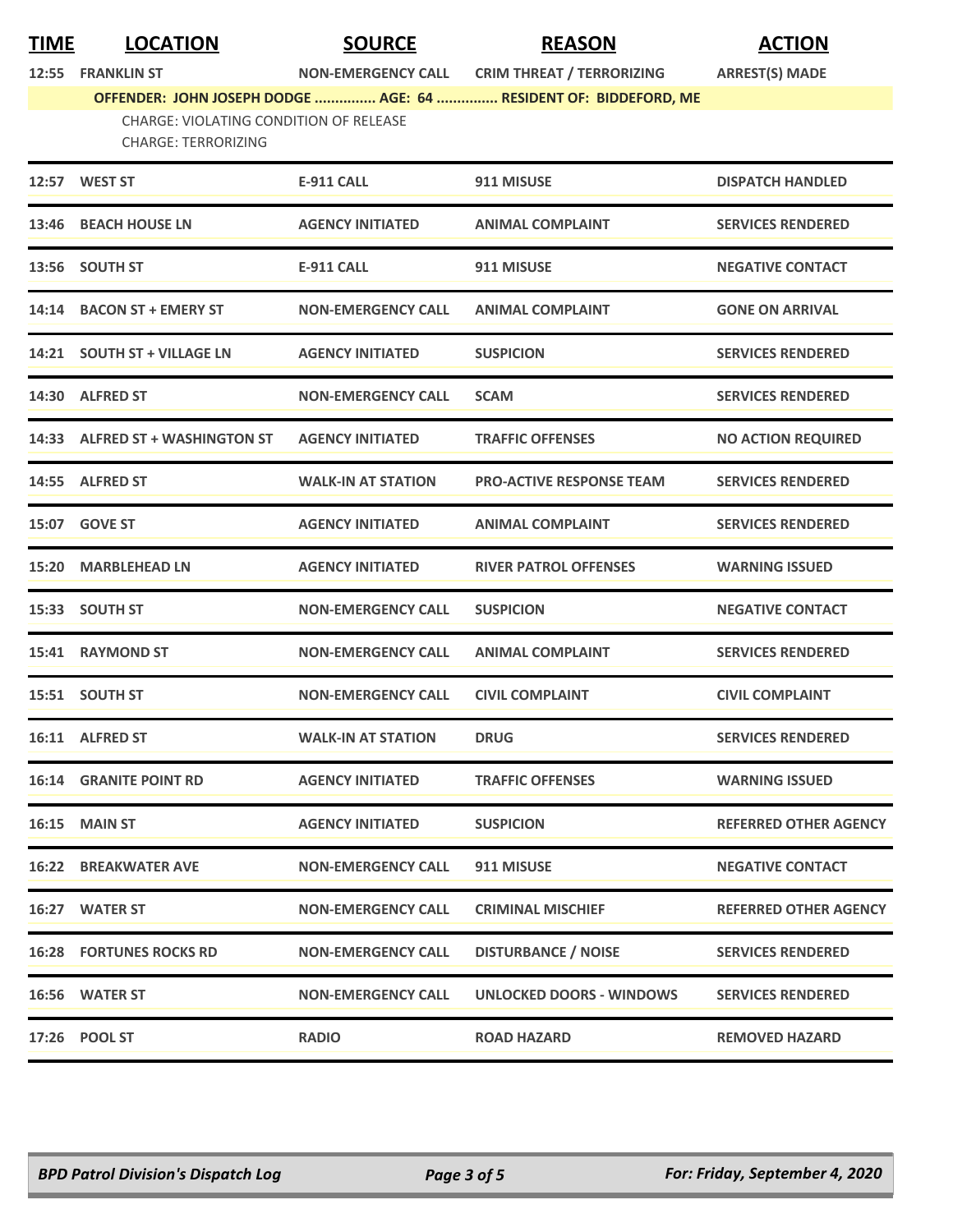| <b>TIME</b> | <b>LOCATION</b>                                                  | <b>SOURCE</b>             | <b>REASON</b>                                                         | <b>ACTION</b>             |  |
|-------------|------------------------------------------------------------------|---------------------------|-----------------------------------------------------------------------|---------------------------|--|
| 17:29       | <b>ALFRED ST</b>                                                 | <b>E-911 CALL</b>         | <b>VEHICLE CRASH - POLICE ONLY</b>                                    | <b>SUMMONS ISSUED</b>     |  |
|             |                                                                  |                           | OFFENDER: LORRIE ANNE BROCHU  AGE: 48  RESIDENT OF: BIDDEFORD, ME     |                           |  |
|             | <b>CHARGE: OPERATE VEHICLE WITHOUT LICENSE</b>                   |                           |                                                                       |                           |  |
|             | 18:02 ALFRED ST                                                  | <b>NON-EMERGENCY CALL</b> | <b>ASSIST OTHER AGENCY</b>                                            | <b>SERVICES RENDERED</b>  |  |
|             | 18:06 ALFRED ST                                                  | <b>E-911 CALL</b>         | 911 MISUSE                                                            | <b>NO ACTION REQUIRED</b> |  |
|             | 18:40 ELM ST                                                     | <b>AGENCY INITIATED</b>   | <b>PAPERWORK</b>                                                      | <b>NEGATIVE CONTACT</b>   |  |
|             | 18:49 ALFRED ST                                                  | <b>AGENCY INITIATED</b>   | <b>TRAFFIC OFFENSES</b>                                               | <b>WARNING ISSUED</b>     |  |
|             | <b>18:49 WENTWORTH ST</b>                                        | <b>NON-EMERGENCY CALL</b> | <b>ALL OTHER</b>                                                      | <b>SERVICES RENDERED</b>  |  |
|             | 18:52 WENTWORTH ST                                               | <b>NON-EMERGENCY CALL</b> | <b>HARASSMENT</b>                                                     | <b>SERVICES RENDERED</b>  |  |
|             | 18:53 ELM ST                                                     | <b>NON-EMERGENCY CALL</b> | <b>LIQUOR LAW VIOLATION</b>                                           | <b>SUMMONS ISSUED</b>     |  |
|             |                                                                  |                           | OFFENDER: MYLES ANDREWS  AGE: 18  RESIDENT OF: BIDDEFORD, ME          |                           |  |
|             | <b>CHARGE: MINOR CONSUMING LIQUOR</b>                            |                           |                                                                       |                           |  |
|             | 19:05 MARINER WAY                                                | <b>NON-EMERGENCY CALL</b> | <b>ARTICLES LOST/FOUND</b>                                            | <b>SERVICES RENDERED</b>  |  |
|             | 19:10 BOULDER WAY                                                | <b>E-911 CALL</b>         | 911 MISUSE                                                            | <b>SERVICES RENDERED</b>  |  |
|             | 19:12 STATE ST                                                   | <b>NON-EMERGENCY CALL</b> | <b>DOMESTIC COMPLAINTS</b>                                            | <b>SERVICES RENDERED</b>  |  |
|             | 19:14 MARINER WAY                                                | <b>NON-EMERGENCY CALL</b> | <b>ARTICLES LOST/FOUND</b>                                            | <b>DISPATCH HANDLED</b>   |  |
|             | 19:15 ELM ST                                                     | <b>NON-EMERGENCY CALL</b> | <b>PAPERWORK</b>                                                      | <b>SUMMONS ISSUED</b>     |  |
|             |                                                                  |                           | OFFENDER: ALEXIS N CIENIEWICZ  AGE: 26  RESIDENT OF: BIDDEFORD, ME    |                           |  |
|             | <b>CHARGE: ASSAULT</b>                                           |                           |                                                                       |                           |  |
|             | 20:05 SOUTH ST                                                   | <b>NON-EMERGENCY CALL</b> | <b>CIVIL COMPLAINT</b>                                                | <b>SERVICES RENDERED</b>  |  |
|             | 20:43 ELM ST                                                     | <b>WALK-IN AT STATION</b> | <b>ROBBERY</b>                                                        | <b>SERVICES RENDERED</b>  |  |
|             | 21:11 MEDICAL CENTER DR                                          | <b>NON-EMERGENCY CALL</b> | <b>ASSAULT</b>                                                        | <b>SUMMONS ISSUED</b>     |  |
|             |                                                                  |                           | OFFENDER: MARK ANTHONY FOCHESATO  AGE: 50  RESIDENT OF: BIDDEFORD, ME |                           |  |
|             | <b>CHARGE: ASSAULT</b><br>CHARGE: VIOLATING CONDITION OF RELEASE |                           |                                                                       |                           |  |
| 21:17       | <b>MAIN ST + EMERY ST</b>                                        | <b>AGENCY INITIATED</b>   | <b>TRAFFIC OFFENSES</b>                                               | <b>WARNING ISSUED</b>     |  |
|             | 21:41 SOUTH ST                                                   | <b>NON-EMERGENCY CALL</b> | <b>DISTURBANCE / NOISE</b>                                            | <b>SERVICES RENDERED</b>  |  |
|             | 22:16 ALFRED ST                                                  | <b>NON-EMERGENCY CALL</b> | <b>COURT ORDERED CHECK IN</b>                                         | <b>NO VIOLATION</b>       |  |
|             | 22:18 SOUTH ST                                                   | <b>NON-EMERGENCY CALL</b> | <b>DISTURBANCE / NOISE</b>                                            | <b>SERVICES RENDERED</b>  |  |
|             |                                                                  |                           |                                                                       |                           |  |

*BPD Patrol Division's Dispatch Log Page 4 of 5 For: Friday, September 4, 2020*